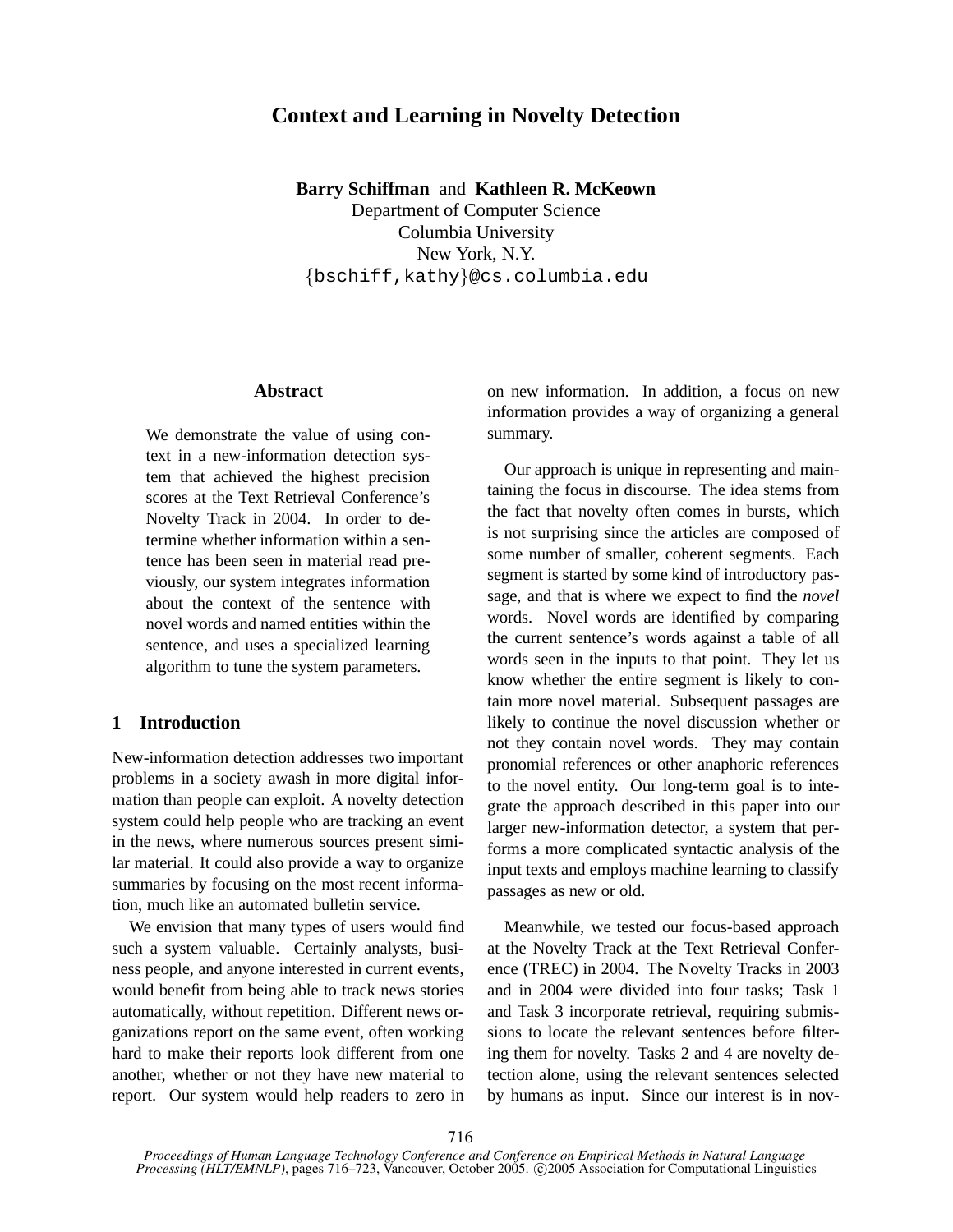elty detection, we chose to concentrate on Task  $2<sup>1</sup>$ Our TREC submission was also designed to test a specialized learning mechanism we implemented to target either high precision or high recall.

In all, the problem of novelty detection is deceptively difficult. We were struck by the difficulty that all groups in the Novelty Track in 2002 and 2003 had in obtaining high precision scores. Submissions that classify a very large proportion of the input sentences as novel reached the highest F-measure scores by getting high recall scores, but failed to achieve any substantial compression of material for users. Given that our goal is to generate an update summary, we focused on improving precision and increasing compression, removing as many false positives as possible.

The next section discusses the Novelty Track and the approaches others have tried; Section 3 details our system, and Section 4 presents the experiments.

# **2 Novelty Track**

Much of the work in new-information detection has been done for the TREC Novelty Track. The task is related to first story detection, which is defined on whole documents rather than on passages within documents. In Task 1 of the Novelty Track, a system is given about 25 documents on a topic and asked to find all sentences relevant to the topic. In Task 2, the inputs are the set of relevant sentences, so that the program does not see the entire documents. The program must scan the sentences in order and output all that contain new information, that is information not seen in the previous input sentences.

# **2.1 Related Work**

At the recent TREC, Dublin City University did well by comparing the words in a sentence against the accumulated words in all previous sentences (Blott et al., 2004). Their runs varied the way in which the words were weighted with frequency and inverse document frequency. Like our system, theirs follows from the intuition that words that are new to a discussion are evidence of novelty. But our system distinguishes between several kinds of words, including common nouns, named persons, named organization, etc. Our system also incorporates a mechanism for looking at the context of the sentence.

Both the Dublin system and ours are preceded by the University of Iowa's approach at TREC 2003. It based novelty decisions on a straightforward count of new named entities and noun phrases in a sentence (Eichmann et al., 2003). In 2004, the Iowa system (Eichmann et al., 2004) tried several embellishments, one using synonyms in addition to the words for novelty comparisons, and one using word-sense disambiguation. These two runs were above average in F-measure and about average in precision.

The University of Massachusetts system (Abdul-Jaleel et al., 2004) mixed a vector-space model with cosine similarity and a count of previously unseen named entities. Their system resembled one of two baseline methods that we submitted without our focus feature. Their submission used a similarity threshold that was tuned experimentally, while ours was learned automatically. In earlier work with the TREC 2002 data, UMass (Allan et al., 2003) compared a number of sentence-based models ranging in complexity from a count of new words and cosine distance, to a variety of sophisticated models based on KL divergence with different smoothing strategies and a "core mixture model" that considered the distribution of the words in the sentence with the distributions in a topic model and a general English model.

A number of groups have experimented with matrix-based methods. In 2003, a group from the University of Maryland and the Center for Computing Sciences (Conroy et al., 2003) used three techniques that used QR decomposition and singular value decomposition. The University of Maryland, Baltimore County, worked with clustering algorithms and singular value decomposition in sentence-sentence similarity matrices (Kallurkar et al., 2003). In 2004, Conroy (Conroy, 2004) tested Maximal Marginal Relevance (Goldstein et al., 2000) as well as QR decomposition.

The information retrieval group at Tsinghua University used a pooling technique, grouping similar sentences into clusters in order to capture sentences that partially match two or more other sentences(Ru et al., 2004). They said they had found difficulties

 $1$ Task 4 was similar to Task 2, in that both have the human annotations as input. For Task 2, participants only get the annotations, but in Task 4, they also receive the novel sentences from the first five documents as input. We felt that we would learn as much from the one task as from both.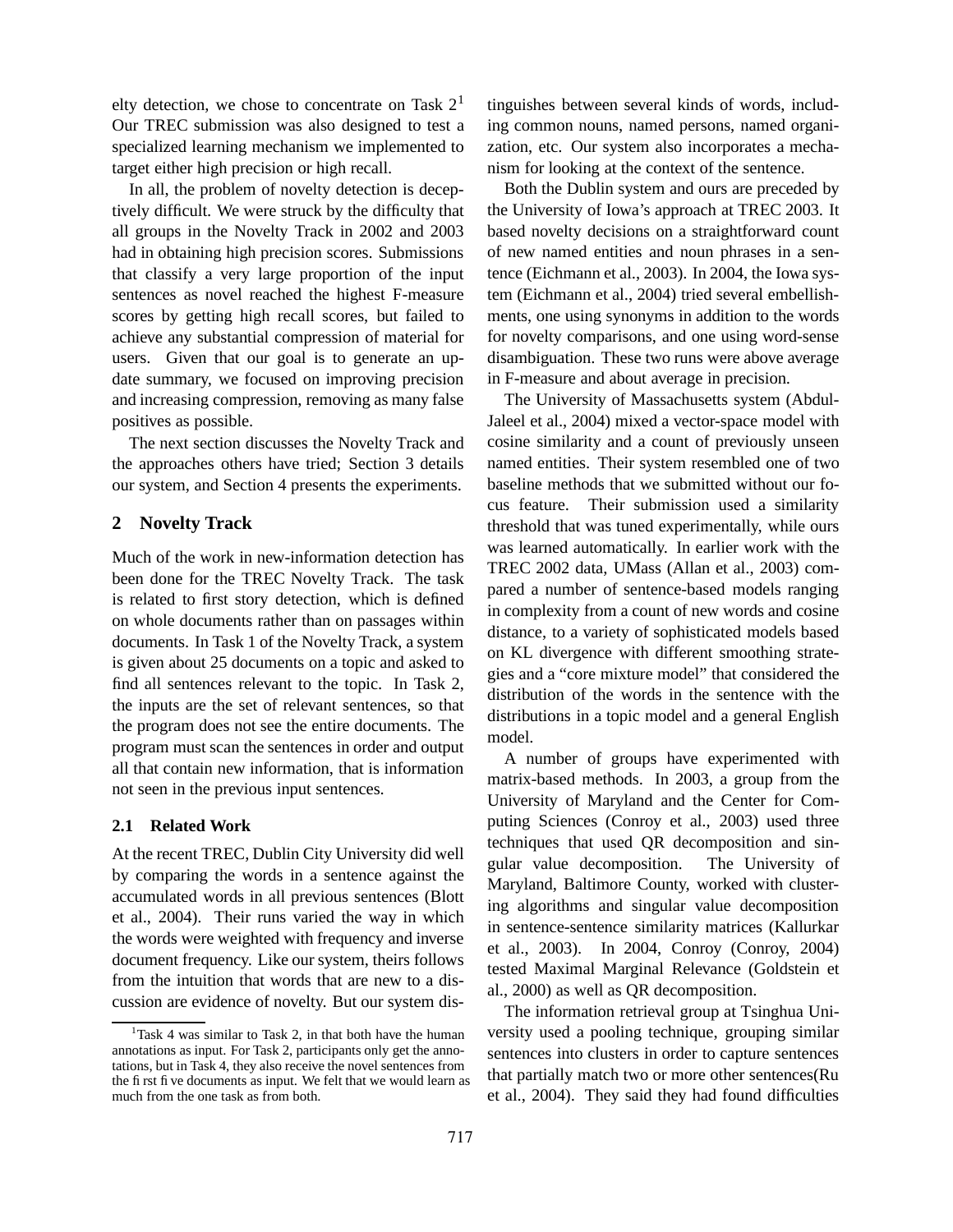with sentence-by-sentence comparisons.

#### **2.2 Precision**

At all three Novelty Track evaluations, from 2002 to 2004, it is clear that high precision is much harder to obtain than high recall. Trivial baselines – such as accept all sentences as novel – have proved to be difficult to beat by very much. This one-line algorithm automatically obtains 100% recall and precision equal to the proportion of novel sentences in the input. In 2003, when 66% of the relevant sentences were novel, the mean precision score was  $0.635<sup>2</sup>$  and the median was 0.7. In 2004, 41% of the relevant sentences were novel, and the average precision dropped to 0.46. The median precision was also 0.46. Meanwhile, average recall scores across all submissions actually rose to 0.861 in 2004, compared with 0.795 in 2003. In terms of a real world system, this means that as the number of target sentences shrank, the number of sentences in the average program output rose. Likewise, a trivial system could guarantee no errors by returning nothing, but this would have no value.

## **2.3 Sentences**

Normally, in Information Retrieval tasks, stricter thresholds result in higher precision, and looser thresholds, higher recall. In that way, a system can target its results to a user's needs. But in newinformation detection, this rule of thumb fails at some point as thresholds become stricter. Recall does fall, but precision does not rise. In other words, there seems to be a ceiling for precision.

Several participants noted that their simpler strategies produced the best results. For example, in 2003, the Chinese Academy of Sciences (Sun et al., 2003), noted that word overlap was surprisingly strong as a similarity measure. As we have seen above, the Iowa approach of counting nouns was incorporated by a few others for 2004, including us. This strategy compares words in a sentence against all previous seen words and thus, avoids computing pairwise similarity between all sentences. Almost all participants performed such pairwise comparisons of systems.

A sentence-by-sentence comparison is clearly not the optimal operation for establishing novelty. Sentences with a large amount of overlap can express very different thoughts. In the extreme, a single word change can reverse the meaning of two sentences: *accept* and *reject*. This phenomenon led the Tsinghua University group to remark, "many sentences with an overlap of nearly 1 are real novel ones." (Ru et al., 2004).

On the other hand, it's not hard to find cases where realizations of equivalent statements take many different surface forms – with different choices of words and different syntactic structures. The data in the Novelty Task is drawn from three news services and clustered into fairly cohesive sets. The news writers consciously try to avoid echoing each other, and over time, echoing themselves. Sentences such as these have low word overlap, but are not novel. For this reason, we turned to a strategy of classifying each sentence  $S_i$  against the cumulative background of all the words in all preceding sentences  $S_{1...i-1}$ .

# **3 System**

The system described in this paper was built with the Novelty Track in mind. The goal was to look at ways to consider longer spans of text than a sentence, and to avoid sentence by sentence comparisons.

In the Novelty track, the relevant sentences are presented in natural order, i.e. by the date of the document they came from, and then by their location in the document. The key characteristics of our program include:

- For each relevant sentence, our program calculates a sum of novel terms, which are terms that have not been previously seen. The terms are weighted according to their category, like person, location, common noun or verb. The weights are learned automatically.
- For the entire set, the program maintains a focus variable, which indicates whether the previous sentence is novel or old. Thresholds determine whether to continue or shift the focus. These are also learned automatically.

 $2^2$ One group appeared to have submitted a large number of irrelevant sentences in its submission, since it obtained relatively high recall scores, but very low precision scores, causing the average to drop below 0.66. The average precision of all other groups is about 0.7.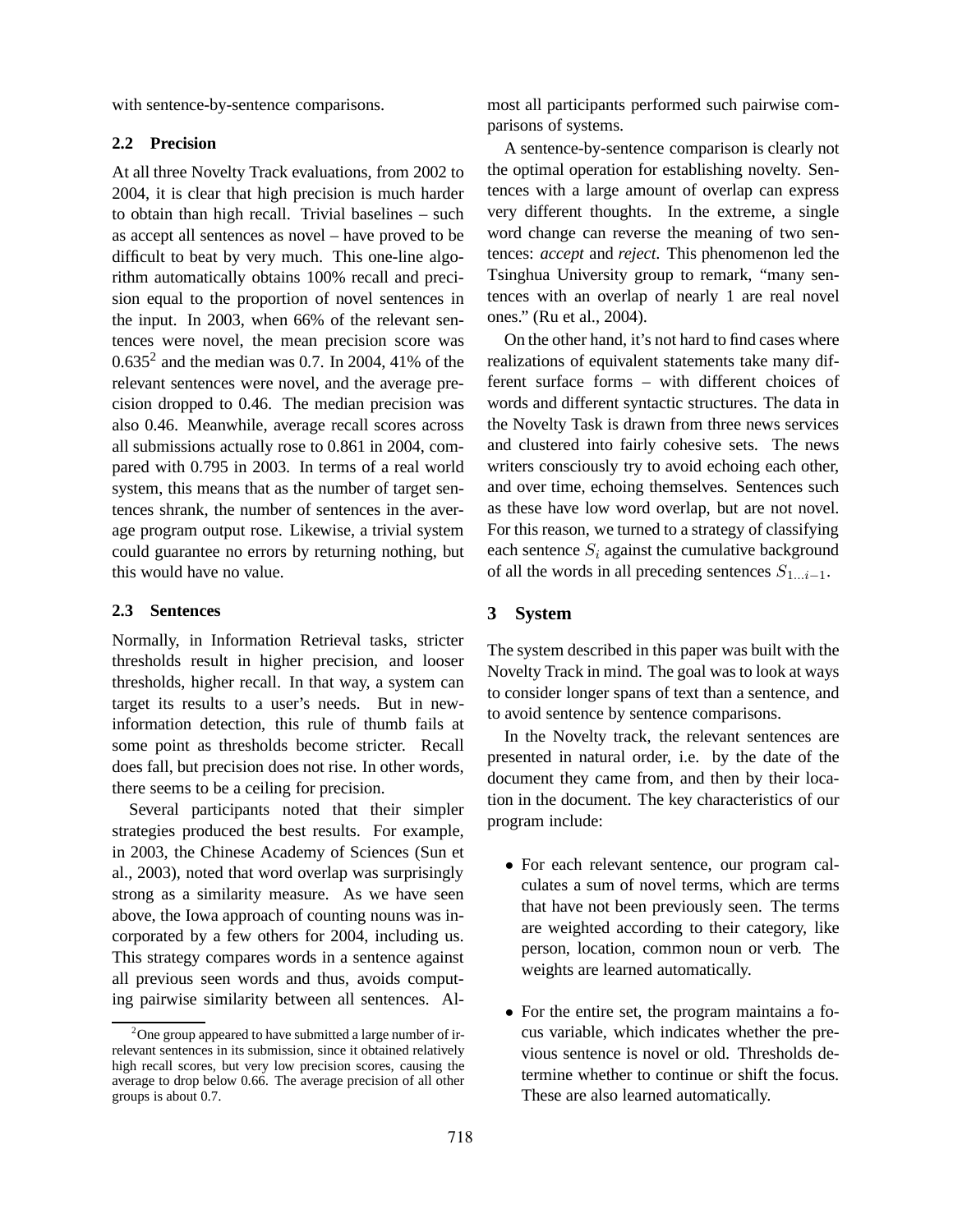All input documents are fed in parallel into a named-entity recognizer, which marks persons, organizations, locations, part-of-speech tags for common nouns, and into a finite-state parser, which is used only to identify sentences beginning with subject pronouns. The output from the two preprocessing modules are merged and sent to the classifier.

The classifier reads a configuration file that contains a set of weights that were learned on the 2003 Novelty Track data to apply to different classes of words that have not been previously seen.

For each sentence, the system adds up the amount of novelty from the weighted terms in a sentence and compares that to a learned threshold; it classifies the sentence as novel if it exceeds the threshold. It also stores the classification in a focus variable. If the novelty threshold is not met, the system performs a series of tests described below, and possibly classifies some sentences with few content words as novel, depending on the status of the focus variable. Our algorithm enumerates all cases of changes in focus, and tests these in the order that allows the system to make the decision it can be most confident about first. Thus, when we find a named entity new to the discussion, we can be pretty sure that we have found a novel sentence. We can classify that sentence as new without regard to what preceded it. But, when we find a sentence devoid of high-content words, like "She said the idea sounded good," the system uses the classification of the previous sentence. If the antecedents to *she* or *idea* are novel, then this sentence must also be novel. The series of learned thresholds are imposed in a cascade to maximize the number of correct decisions over the training cases, in hopes the values will also cover unseen cases.

Thus, the classifier puts each sentence through the tests below, using the learned thresholds and weights described in Section 3.1. If any test succeeds, the system goes on to the next sentence.

- 1. *If there is a sufficient concentration of novel words, classify the sentence as novel* A sufficient concentration occurs when the sum of the weights of the novel content words (including named entities) exceeds a threshold,  $T_{novel}$ . If the previous focus was old, this indicates the focus has shifted to a novel segment.
- 2. *If there is a lack of novel words, classify the*

*sentence as old* This is computed by comparing the sum of the weights of the already-seen content words to a separate threshold,  $T_{old}$ . If the previous focus was novel, this means the focus has shifted to an old segment.

- 3. For any remaining sentences, the classification is based on context:
	- (a) *If the sentence does not have a sufficient number of content words, use the classification in the focus variable.* This adds the sums of both new and old content words and compares that to a threshold,  $T_{keep}$ .
	- (b) *If the first noun phrase is a third person personal pronoun, use the classification in the focus variable.* Pronouns are known to signal that the same focus continues (Grosz and Sidner, 1986).
	- (c) *If the sentence has not met any of the above tests but has a minimum number of content words, shift the focus.* If all tests above fail and there are a minimum number of content words, with a sum of  $T_{shift}$ shift the focus.
- 4. *Default* This rarely occurs but the default is to continue the focus, whether novel or old.

We examined the 2003 Novelty Track data and found that more than half the novel sentences appear in sequences of consecutive sentences (See Table 1). This circumstance creates an opportunity to make principled classifications on some sentences that have few, if any, clearly novel words, but continue a new segment. The use of a focus variable handles these cases.

## **3.1 Learning**

In all, the system uses 11 real-valued parameters, weights and thresholds, and we wanted to learn optimal values for these. In particular, we wanted to be able to target either high recall or high precision, As we noted above, precision was much more difficult, and for a summarization task, much more important.

To learn the optimal values for the parameters, we opted to use an ad hoc algorithm. The main advantage in doing so was when considering instance  $i$ , the program can reference the classifications made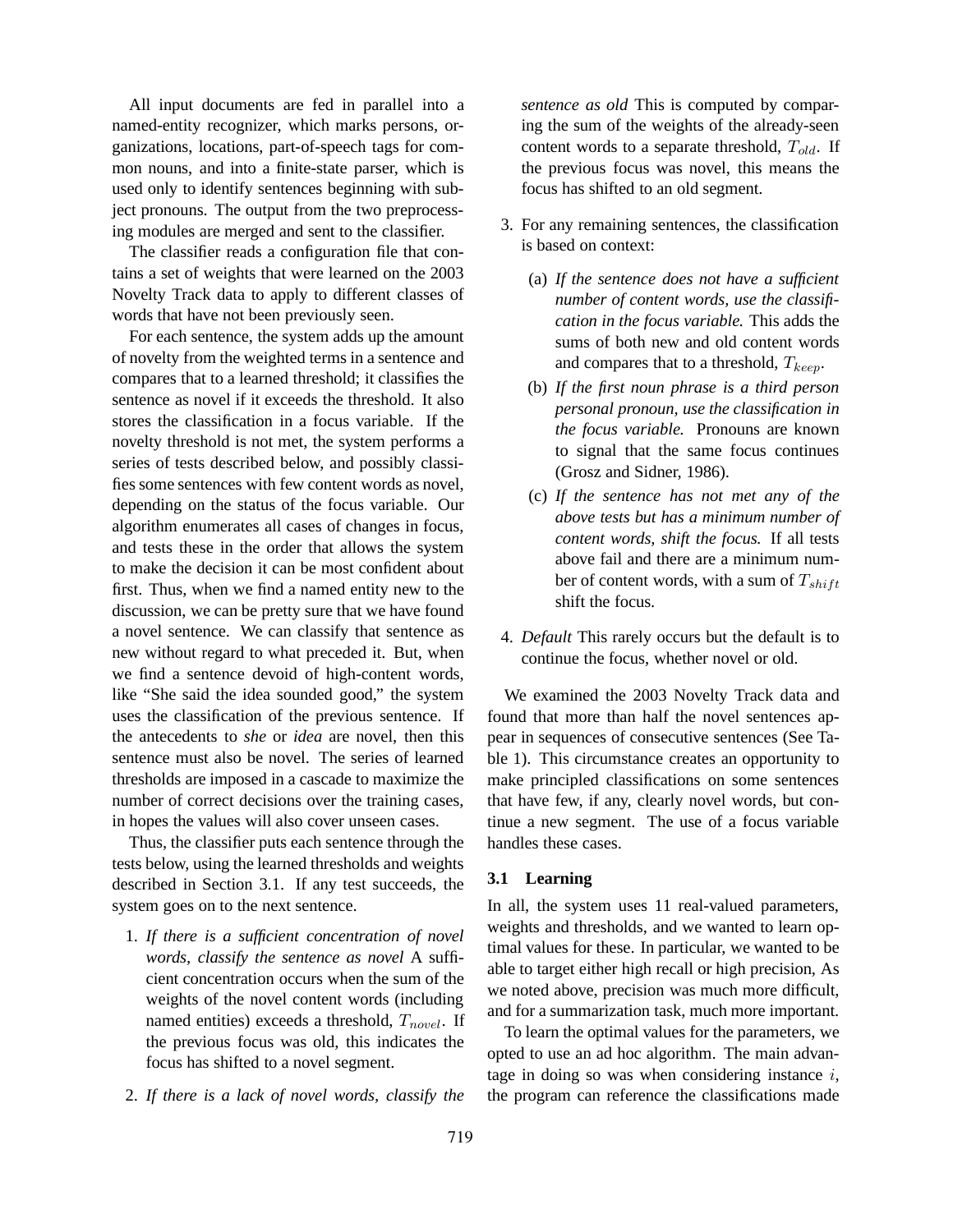| Length of Run            | Count          |  |  |
|--------------------------|----------------|--|--|
| 1                        | 1338           |  |  |
| $\overline{\mathbf{c}}$  | 421            |  |  |
| 3                        | 132            |  |  |
| $\overline{\mathcal{L}}$ | 72             |  |  |
| 5                        | 43             |  |  |
| 6                        | 22             |  |  |
| $\overline{7}$           | 11             |  |  |
| 8                        | $\overline{c}$ |  |  |
| 9                        | 3              |  |  |
| 10                       | 3              |  |  |
| 11                       | $\overline{c}$ |  |  |
| 12                       | $\overline{2}$ |  |  |
| 15                       | $\overline{2}$ |  |  |
| 17                       | 1              |  |  |

Table 1: Novelty often comes in bursts. This table shows that 1,338 of the novel sentences in the 2003 evaluation were singletons, and not a part of a run of novel sentences. Meanwhile, 1,526 of the sentences were part of runs of 2, 3 or 4 sentences.

for instance  $i - 1$ ,  $i - 2$ , and possibly all the way back to instance 1, because the classification for instance i partly depends on the classification of previous instances. Not only do many standard supervised learning methods assume conditional independence, but they also do not provide access to the online classifications during learning. We constructed a randomized hill-climbing. The learner is structured like a neural net, but the weight adjustments are chosen at random as they are in genetic algorithms (See Figure 1). The evaluation, or fitness function, is the Novelty Track score itself, and the training data was the 2003 Novelty Track data.

Changes to the hypothesis are selected at random and evaluated. If the change does not hurt results, it is accepted. Otherwise the program backtracks and chooses another weight to update. We required the new configuration to produce a score greater than or equal to the previous one before we accepted it. The choice of which weight to update is made at random, in an effort to avoid local minima in the search space, but with an important restriction: the previous  $n$  choices are kept in a history list, which is checked to avoid re-use. This list is updated at each iteration. The configurations usually converge well within 100 iterations.

Figure 1: The learning algorithm uses a randomized hill climbing approach with backtracking

#### **3.2 Bias Adjustment**

In training on the 2003 data, the biggest problem was to find a way to deal with the large percentage of novel sentences. About 65% of the instances are positive, so that a random system achieves a relatively high F-measure by increasing the number of sentences it calls novel – until recall reaches 1.0. Another strategy would be to choose only the sentences in the first document, achieving a high precision – more than 90% of the relevant sentences in the first document for each topic were called novel.

In the Novelty Track the F-measure was set to give equal weight to precision and recall, but we wanted to be able to coax the learner to give greater weight to either precision or by adjusting the Fmeasure computation:

$$
F = \frac{1}{\frac{\beta}{prec} + \frac{(1-\beta)}{recall}}
$$

 $\beta$  is a number between 0 and 1. The closer it gets to 1, the more the formula favors precision.

We chose whether to emphasize precision or recall by altering the value of  $\beta$ . At the most extreme, we set  $\beta$  at 0.9 for the largest emphasis on precision. When emphasizing recall, we left  $\beta$  at 0.5.

The design was motivated by the need to explore the problem more fully and inform the algorithm for deciding novelty as much as to find optimal parameters for the values. Thus, we wanted to be able to record all the steps the learner made through the search space, and to save the intermediate states. At times, the learner would settle into a configuration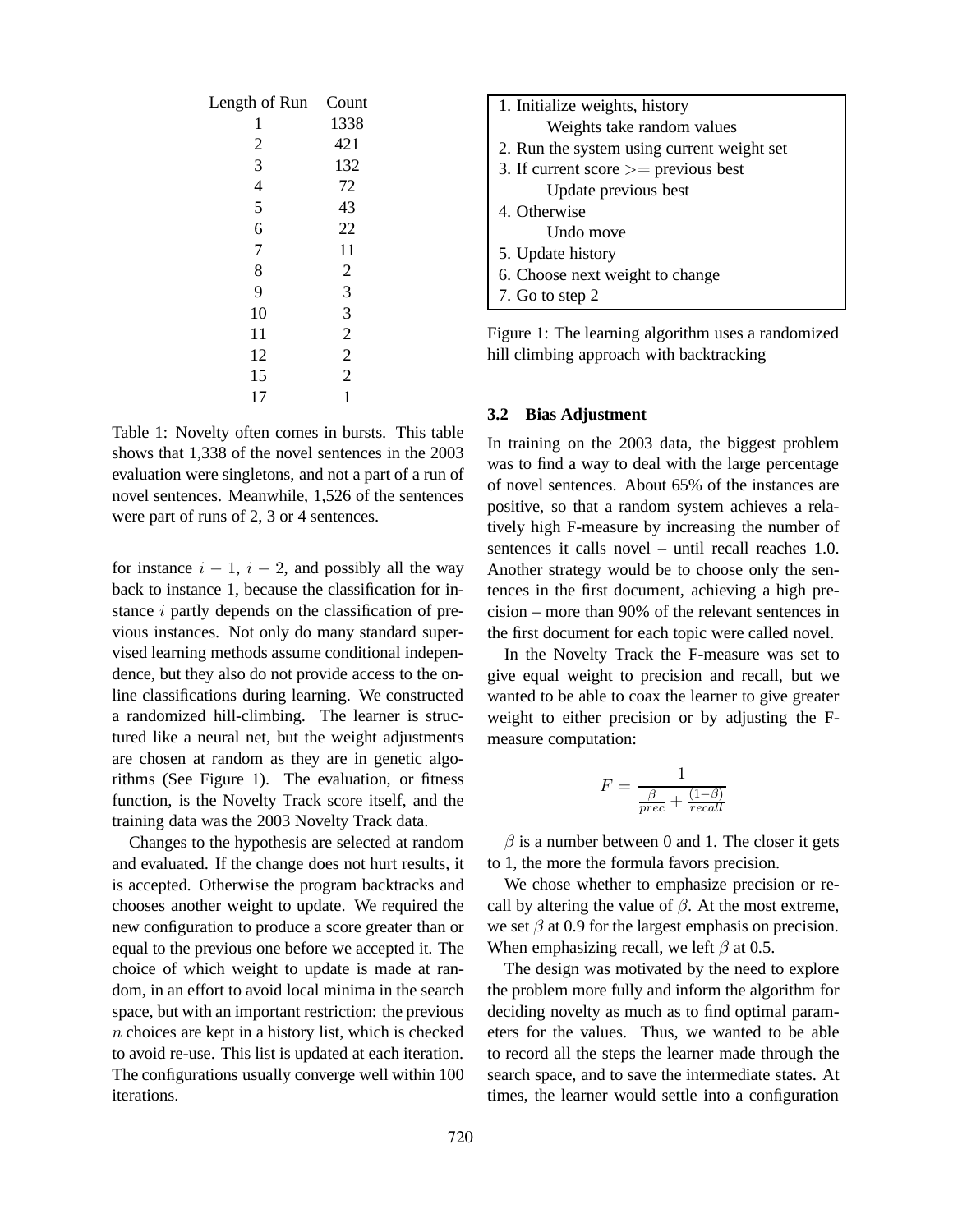that produced a trivial solution, and we could choose one of the intermediate configurations that produced a more reasonable score.

#### **3.3 Vector-Space Module**

In addition to the system which integrates novel word features with focus tracking, we also implemented a vector-space approach as a baseline – the *Cosine* run. We tested the vector-space system alone to contrast it with the focus system, but we also tested a version which integrated the vector-space system with the focus system.

Our vector-space module assigns all non-stopwords a value of 1, and uses the cosine distance metric to compute similarity.

$$
Cos(u, v) = \frac{u \cdot v}{\|u\| \cdot \|v\|}
$$

and

 $Nowel(s_i)$  $\sqrt{ }$ <sup>1</sup>  $\overline{\mathcal{L}}$ True if  $Cos(s_i, s_j) < T$ , for  $j = 1...i - 1$ False otherwise

As each sentence is scanned, its similarity is computed with all previous sentences and the maximum similarity is compared to a threshold  $T$ . If that maximum exceeds  $T$ , it is considered novel. We chose the value of  $T$  after trials on the 2003 Novelty Track data. It was set at 0.385, resulting in a balanced system that matched the results of one of the strongest performers at the TREC evaluations that year.

On the 2003 data, when we set  $T$  at .9, we found that we had a precision of .71 and a recall of 0.98, indicating that about 6% of the sentences were quite similar to some preceding sentence (See Figure 2). After that, each point of precision was very costly in terms of recall. Our experience was mirrored by the participants at TREC 2003 and again at TREC 2004.

We considered this vector-space model to be our baseline. We also tried it in combination with the *Recall* run explained above. Because both the *Recall* and *Cosine* runs produced a relatively large output and because they used different methods, we thought the intersection would result in higher precision, though with some loss of recall.

In practice, the range of recall was much greater than precision. Judging from the experiences of the



Figure 2: The precision and recall scores of a vector-space model with cosine similarity at different thresholds, on the TREC 2003 data. Making the test for novelty stricter fails to improve precision but has a drastic effect on recall.

participants at TREC and our own exploratory experiments, it was difficult to push precision above 0.80 with the TREC 2003 data, and above 0.50 with the TREC 2004 data.

#### **4 Experiments**

## **4.1 Results from TREC 2004**

Our results are encouraging, especially since the configurations that were oriented toward higher precision, indeed, achieved the best precision scores in the evaluation, with our best precision run about 20% higher in precision than the best of all the runs by other groups (See Figure 3.) Meanwhile, our recall-oriented run was one of eight runs that were in a virtual tie for achieving the top f-measure. These eight runs were within 0.01 of one another in the measure.

Our five submitted runs were:

- **Prec1** aimed at moderately high precision, with reasonable recall.
- **Prec2** aimed at high precision, with little attention to recall.
- **Recall** weighted precision and recall equally.
- **Cosine** a baseline of a standard vector-space model with a cosine similarity metric.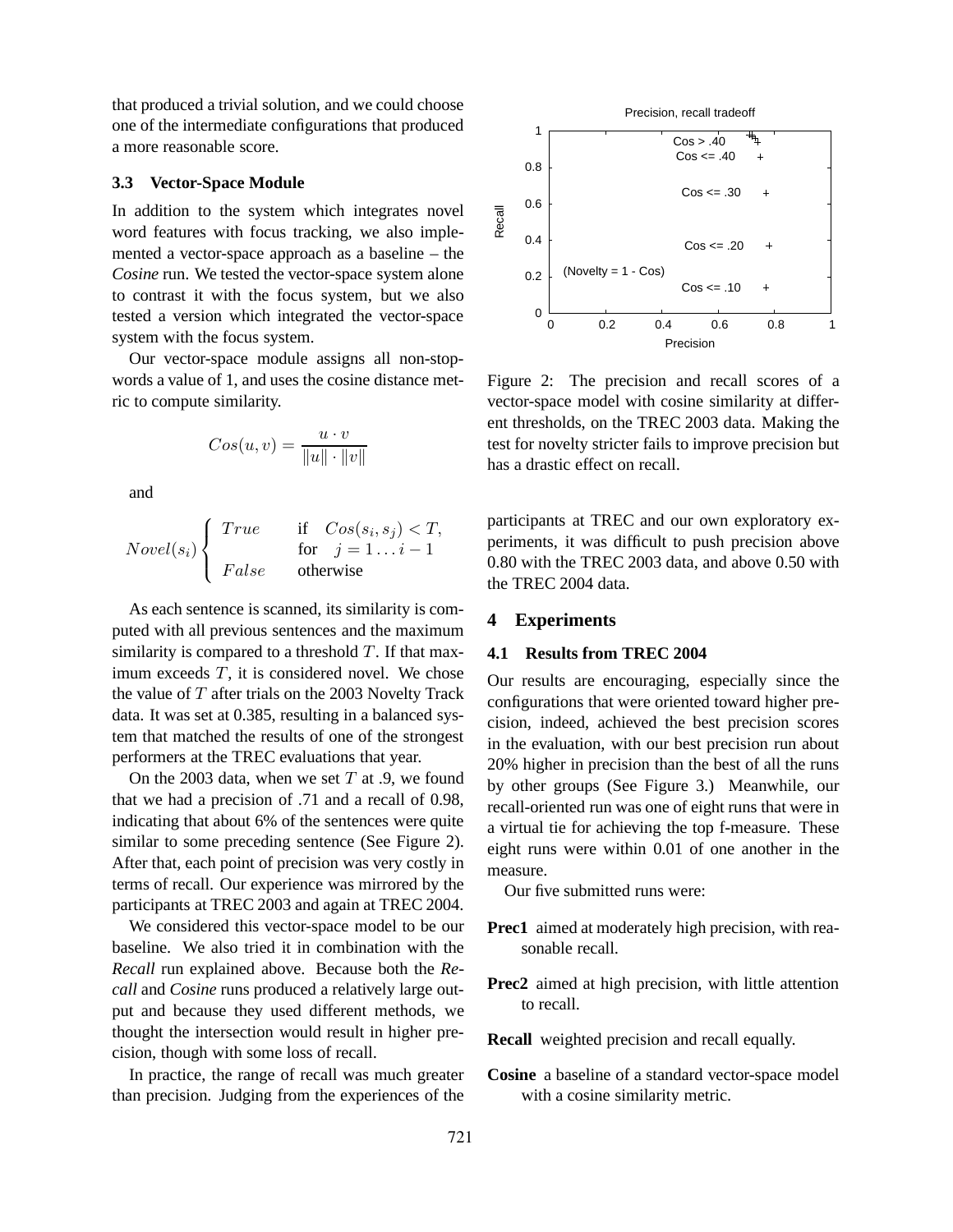

Figure 3: The graph shows all 54 submission in Task 2 for the Novelty Track, with our five submissions labeled. Our precision-oriented runs were well ahead of all others in precision, while our recalloriented run was in a large group that reached about 0.5 precision with relatively high recall.

# **Combo** a composite submission using the intersection of Recall and Cosine.

Table 2 shows the numbers of our performance of our five submissions. *Prec1* had an F-score close to the average of 0.577 for all systems, while *Prec2* was 50% ahead of random selection in accuracy. Both our *Combo* system and our baseline *Cosine* were above average in F-measure. Our emphasis on precision is justified in a number of ways, although the official yardstick was the F-measure.

An analysis of the system's behavior under the different parameters showed that the precisionoriented runs, in particular *Prec1*, valued verbs and common nouns more than named entities in deciding novelty. The precision-oriented runs also benefited more from the focus variable, with their scores about 5% higher in terms of F-measure than they were without it. The pronoun test, however, was rarely used, firing less than 1% of the time.

We note that we are developing novelty detection for summarization, where compression of the report is valuable. Table 2 shows the lengths of our returns. It is impossible to compare these precisely with other systems, because the averages given by NIST are averages of the scores for each of the 50 sets, and we do not have the breakdown of the numbers by set for any submissions but our own. However, we can estimate the size of the other output by considering average precision and recall as if they were computed over the total number of sentences in all 50 sets. This computation shows an average output for all participants of about 6,500 sentences and a median of 6,981 – out of a total of 8,343 sentences. However, this total includes some amount of header material, not only the headline, but the document ID and other identifiers, the date and some shorthand messages from the wire services to its clients. In addition, a number of the sets had near perfect duplicate articles. This is in sharp contrast with typical summaries. At the 2004 Document Understanding Conference, the typical input cluster contained more than 4,000 words, and the task required that this be reduced to 100 words. We contend there is little value in a system that does no more than weed out very few sentences, even though they might have achieved high F-measures.

Second, our experience, and the results of other groups, shows that high precision is harder than high recall. In all three years of the Novelty Track, precision scores tended to hover in a narrow band just above what one would get by mechanically labeling all sentences as *novel*.

# **5 Conclusion**

The success of our use of context in the TREC Novelty Track led us to incorporate the idea into a larger system. This system identifies *clauses* within sentences that express new information and tries to identify semantic equivalents. It is being developed as part of a multi-document summarizer that produces topical updates for users.

In addition, the work here suggests three directions for future work:

- Adapt the features used here to some of the newer probabilistic formalisms, like conditional random fields.
- Try full segmentation of the input documents rather than treat the sentences as a sequence.
- Try to identify all nominal references to canonical forms.

With this experimental system, we obtained the the top precision scores in the Novelty Track, and